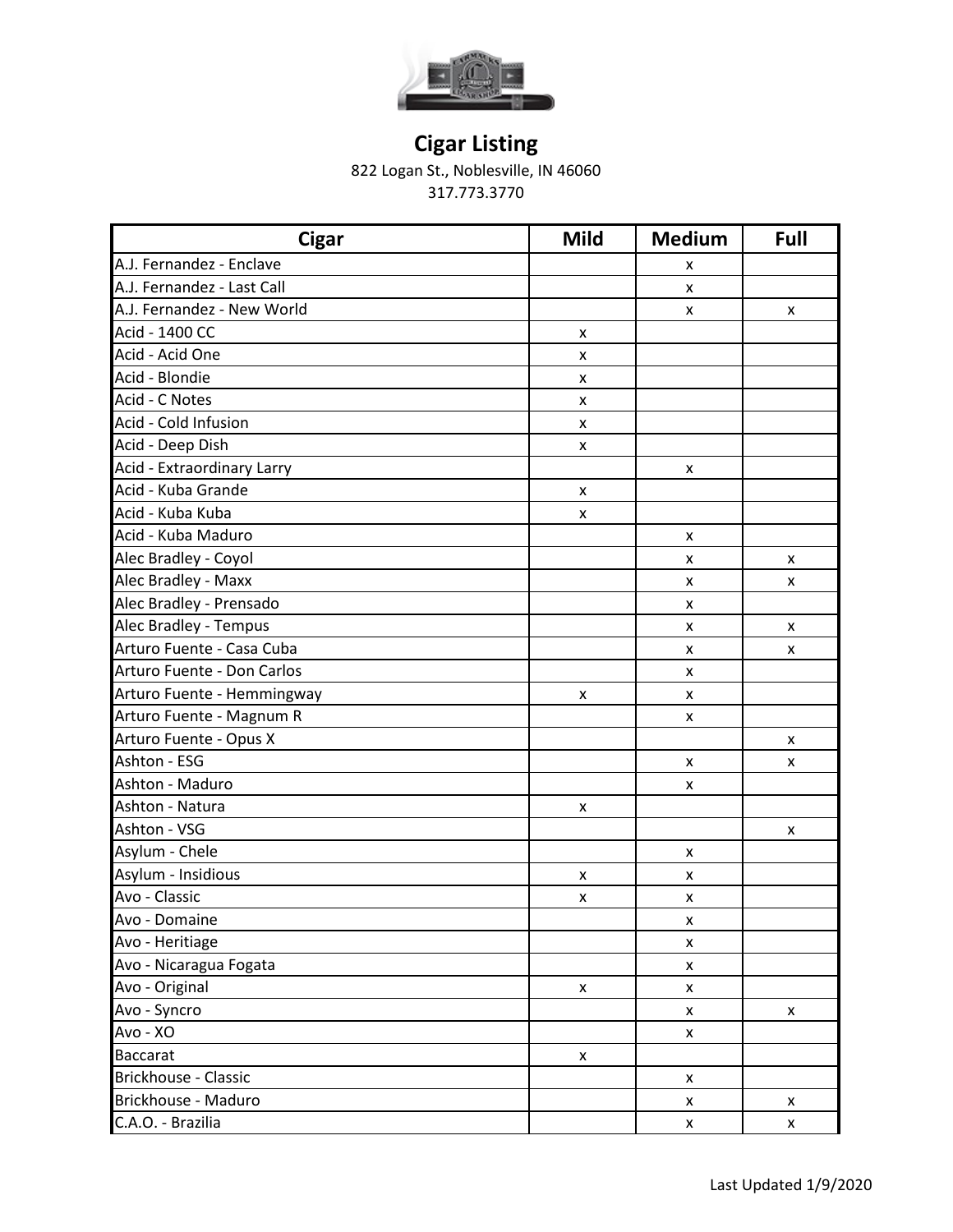

822 Logan St., Noblesville, IN 46060

| <b>Cigar</b>                                  | <b>Mild</b>        | <b>Medium</b>      | Full |
|-----------------------------------------------|--------------------|--------------------|------|
| C.A.O. - Gold                                 | x                  |                    |      |
| C.A.O. - MX2                                  |                    |                    | X    |
| Caldwell - Blind Man's Bluff                  |                    | x                  |      |
| Caldwell - Blind Man's Bluff                  |                    | x                  |      |
| Caldwell - Long Live the King                 |                    | X                  |      |
| Caldwell - The King is Dead                   |                    | x                  |      |
| Camacho - Connecticut                         | x                  |                    |      |
| Camacho - Corojo                              | X                  | X                  |      |
| Camacho - Triple Maduro                       |                    |                    | X    |
| C.L.E. Prieto                                 |                    | x                  | X    |
| C.L.E. Chele                                  | x                  | X                  |      |
| Cohiba                                        |                    | X                  |      |
| Curivari                                      |                    | x                  | X    |
| Diamond Crown - Crown                         | x                  | x                  |      |
| Diamond Crown - Julius Cesar                  |                    | x                  | X    |
| Diamond Crown - Maximus                       |                    | x                  | X    |
| Don Pepin / My Father - Black Label           |                    | x                  |      |
| Don Pepin / My Father - Blue Label            |                    |                    | X    |
| Don Pepin / My Father - Centurion             |                    | x                  |      |
| Don Pepin / My Father - Flor de las Antillas  |                    | x                  |      |
| Don Pepin / My Father - La Bijou              |                    |                    | X    |
| Don Pepin / My Father - My Father Connecticut | X                  |                    |      |
| Don Pepin / My Father - My Father Original    |                    | x                  |      |
| E.P. Carrillo                                 |                    | X                  |      |
| El Rey Del Mundo - Oscuro                     |                    | X                  | X    |
| Gurkha - Cellar Reserve                       |                    | X                  |      |
| Gurkha - Ghost                                |                    | x                  | x    |
| Gurkha - Havana Blend                         |                    | x                  |      |
| Gurkha - Heritage Collection                  |                    | X                  |      |
| Gurkha - Red Witch                            |                    | X                  |      |
| Gurkha - Seduction                            |                    | X                  |      |
| H. Upmann - Cameroon                          | $\pmb{\mathsf{x}}$ | X                  |      |
| H. Upmann - Maduro                            |                    | X                  | X    |
| Hoyo Excalibur - Monterrey                    | $\pmb{\mathsf{x}}$ | X                  |      |
| Illusione - 15                                |                    | X                  |      |
| Illusione - 15                                | X                  | X                  |      |
| Illusione - 2                                 |                    | X                  |      |
| Illusione - 88                                |                    | $\pmb{\mathsf{X}}$ |      |
| Illusione - 888                               |                    | X                  |      |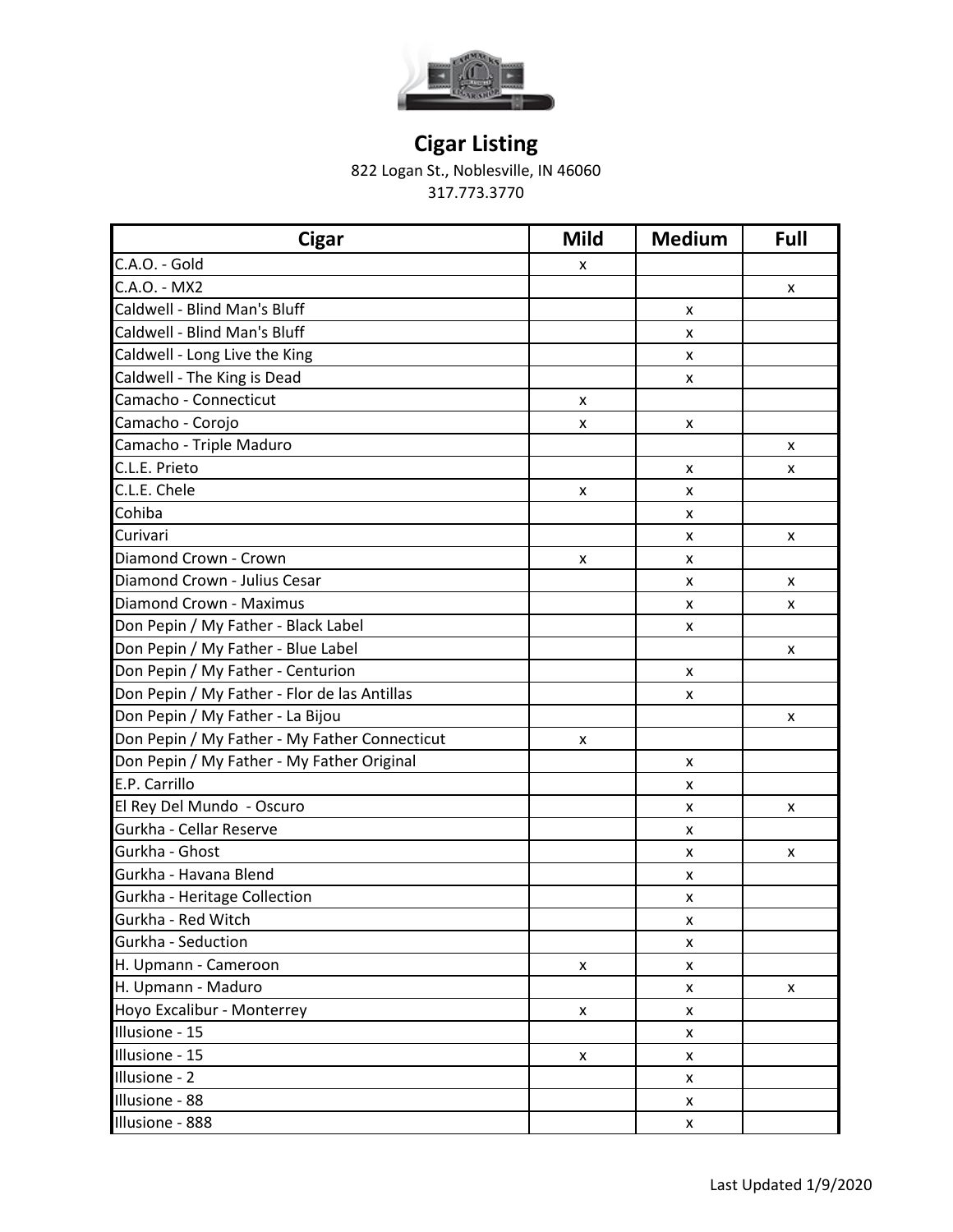

822 Logan St., Noblesville, IN 46060

| <b>Cigar</b>                 | <b>Mild</b> | <b>Medium</b>      | Full |
|------------------------------|-------------|--------------------|------|
| Illusione - MJ12             |             | x                  | X    |
| Illusione - MK               |             | x                  |      |
| Illusione - Ultra            |             | X                  |      |
| Island Jim                   |             | X                  |      |
| Jaime Garcia                 |             | $\pmb{\times}$     | X    |
| Java - Latte                 | X           |                    |      |
| Java - Maduro                |             | X                  |      |
| Java - Maduro Mint           |             | x                  |      |
| Java - Cherry                |             | x                  |      |
| Kentucky Fire Cured          |             | X                  |      |
| Kristoff - Cameroon          | X           | X                  |      |
| Kristoff - Connecticut       | X           |                    |      |
| Kristoff - Corojo            | X           | X                  |      |
| Kristoff - Criollo           | x           |                    |      |
| Kristoff - Habano            |             | X                  | X    |
| Kristoff - Maduro            |             | x                  |      |
| Kristoff - Pistoff Kristoff  |             | X                  | X    |
| Kristoff - San Andres        |             | x                  | X    |
| La Aroma de Cuba - Classic   |             | $\pmb{\times}$     | X    |
| La Aroma de Cuba - Mi Amor   |             | X                  | X    |
| La Aroma de Cuba - Reserve   |             | X                  | X    |
| La Aurora - Cameroon         | X           | X                  |      |
| La Aurora - Connecticut      | X           | X                  |      |
| La Aurora - Corojo           |             | $\pmb{\times}$     | X    |
| La Flor Dominicana           |             | X                  | X    |
| La Gloria Cubana - Series R  | X           | X                  |      |
| Leaf by Oscar - Connecticut  | x           |                    |      |
| Leaf by Oscar - Maduro       |             | X                  |      |
| Macanudo                     | X           |                    |      |
| Maker's Mark                 | X           |                    |      |
| Montecristo - Classic Series | X           |                    |      |
| Montecristo - White Series   | X           | X                  |      |
| Nestor Miranda - Connecticut | X           |                    |      |
| Nestor Miranda - Corojo      | X           | X                  |      |
| Nestor Miranda - Maduro      |             | X                  | X    |
| Nub - Single Roast           |             | $\pmb{\mathsf{X}}$ |      |
| Nub - Double Roast           |             | X                  |      |
| Nub - Cain                   |             | X                  | X    |
| Nub - Cameroon               | X           |                    |      |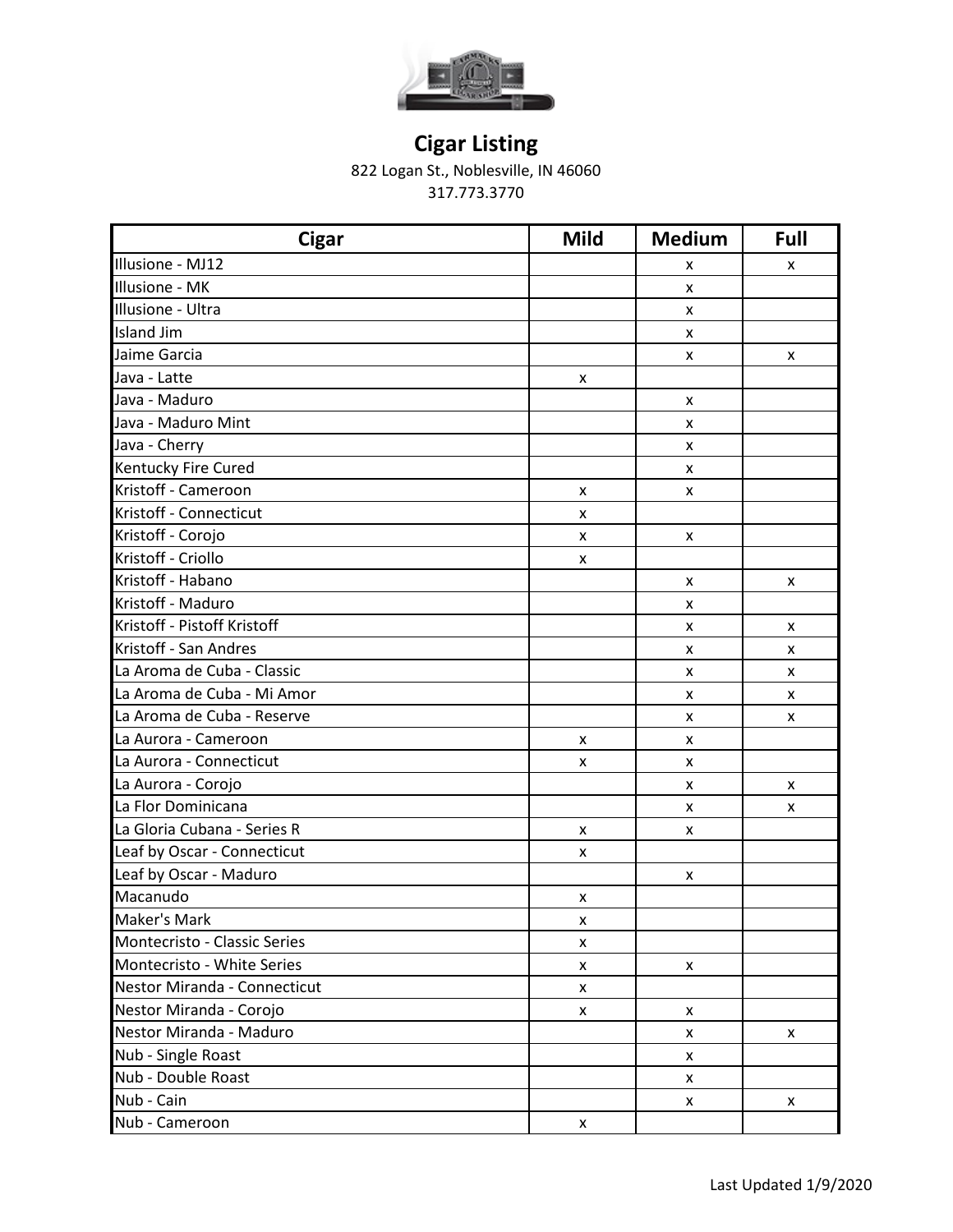

822 Logan St., Noblesville, IN 46060

| <b>Cigar</b>                              | <b>Mild</b> | <b>Medium</b>  | Full |
|-------------------------------------------|-------------|----------------|------|
| Nub - Connecticut                         | x           |                |      |
| Nub - Habano                              |             | X              | X    |
| Nub - Maduro                              |             | X              |      |
| Oliva - Cameroon                          | x           |                |      |
| Oliva - Master 3 Blend Liga Maestra       |             |                | x    |
| Oliva - Melanio                           |             |                | x    |
| Oliva - Serie V Liga Especial             |             |                | x    |
| Padron - 50th Anniversary Limited Edition |             |                | x    |
| Padron - 90th Annivesary                  |             |                | x    |
| Padron - 1926 Annivesary                  |             |                | X    |
| Padron - 1964 Anniversary                 |             |                | x    |
| Padron - Classic                          | x           | X              |      |
| Padron - Damaso                           |             | X              |      |
| Padron - Hammer Family Reserve            |             |                | x    |
| Partagas - Black Label                    |             | X              | x    |
| Partagas - Original                       | x           | X              |      |
| Perdomo - 10th Anniversary Champagne      | x           |                |      |
| Perdomo - Lot 23                          | x           | X              |      |
| Perdomo - Maduro Burbon Barrel Aged       |             | X              |      |
| Perdomo - Habano                          |             | X              |      |
| Perla del Mar                             | X           |                |      |
| Punch - Gran Cru                          |             | X              |      |
| Punch - Originals                         | x           | X              |      |
| Rocky Patel - Aged 12 Years               |             | X              |      |
| Rocky Patel - B52                         |             | X              |      |
| Rocky Patel - Battalion                   |             | X              |      |
| Rocky Patel - Cameroon                    | x           | x              |      |
| Rocky Patel - Decade                      |             | X              |      |
| Rocky Patel - Sun Grown                   |             | X              | x    |
| Rocky Patel - The Edge ( Light)           | X           |                |      |
| Rocky Patel - The Edge (Corojo)           | x           | X              |      |
| Rocky Patel - The Edge (Maduro)           |             | X              |      |
| Rocky Patel - The Edge (Sumatra)          |             | X              | X    |
| Rocky Patel - Vintage 1992                |             | X              | x    |
| Rocky Patel - Vintage 1999                | X           |                |      |
| Romeo y Julieta                           | x           | X              |      |
| San Cristobal - Quintessence              |             | x              | X    |
| Tabak Especial - Maduro                   |             | $\pmb{\times}$ |      |
| Tabak Especial - Natural                  | X           |                |      |